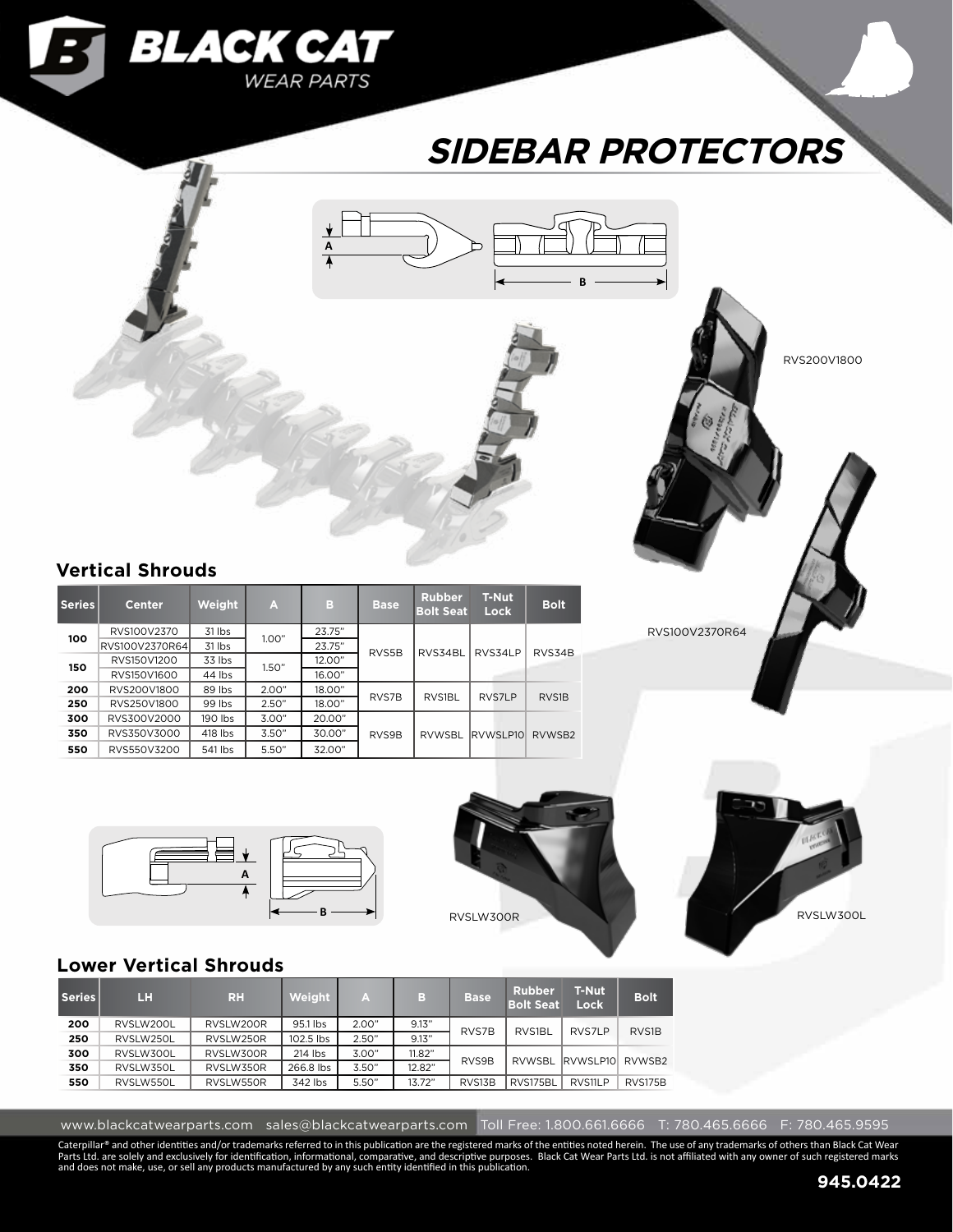





RVJ1250800L



### **Black Cat Hammerless Protectors for Caterpillar** ® **Applications**

| Part #      | <b>Description</b>           | <b>Pin</b> | Converter      | Weight    | A     | B.     | C.     |
|-------------|------------------------------|------------|----------------|-----------|-------|--------|--------|
| RVJ9J9600   |                              | RVJ350PS   | <b>RVJ350C</b> | 52.0 lbs  | 1.30" | 10.00" | 22.82" |
| RVJ1U0740   |                              | RVC450PS   | RVC450C        | 48.3 lbs  | 2.09" | 11.50" | 23.54" |
| RVJ1250800L | Side Protectors - Hammerless | RVC500P    | RVC500C        | 1471 lbs  | 2.64" | 23.63" | 33.81" |
| RVJ1250800R |                              | RVC500P    | RVC500C        | 147.1 lbs | 2.64" | 23.63" | 33.81" |



*9J9600*

#### **Black Cat Sidebar Protectors for Caterpillar** ® **Applications**

| Part #   | <b>Description</b>       | <b>Pin</b>    | <b>Retainer</b> | Weight    | A     | в      | $\mathbf{C}$ | <b>Shear Block</b>       |
|----------|--------------------------|---------------|-----------------|-----------|-------|--------|--------------|--------------------------|
| 1358246  |                          | 1359292       | 1140359         | 24.0 lbs  | 1.13" | 9.38"  | 18.19"       |                          |
| 3295958  |                          | 2755982       | 1320999         | 39.1 lbs  | 1.30" | 7.87"  | 19.19"       | 3302174                  |
| 1122489  |                          | 1122490       | 1320999         | 40.0 lbs  | 1.24" | 7.94"  | 17.13"       | 3302174                  |
| 3263407  |                          | 1320998       | 1320999         | 37.4 lbs  | 1.50" | 7.87"  | 19.38"       | 3302174                  |
| 9J9600   |                          | 9J8442        | 1140359         | 44.5 lbs  | 1.37" | 10.00" | 22.69"       |                          |
| 1662877  |                          | 1320998       | 1320999         | 40.5 lbs  | 1.56" | 7.88"  | 18.13"       | 3302174                  |
| 1122494  | Side Protectors - Pin On | 1320998       | 1320999         | 77.3 lbs  | 1.63" | 20.56" | 37.00"       | $\overline{\phantom{a}}$ |
| 3295955  |                          | 1321008       | 1320999         | 44.1 lbs  | 2.13" | 7.87"  | 19.40"       | 3302174                  |
| 1U0740   |                          | <b>1U0739</b> | 8E5559          | 55.6 lbs  | 2.13" | 11.50" | 23.81"       |                          |
| 1U0740HD |                          | <b>1U0739</b> | 8E5559          | 67.2 lbs  | 2.13" | 11.50" | 23.81"       |                          |
| 3295957  |                          | 3572689       | 1320999         | 71.4 lbs  | 2.55" | 11.81" | 26.09"       |                          |
| 1250800  |                          | 8E4708        | 4T4707          | 121.6 lbs | 2.75" | 23.63" | 40.00"       | $\overline{\phantom{0}}$ |

**\* Weld in adapter plates are available for all Cat sidebar protectors**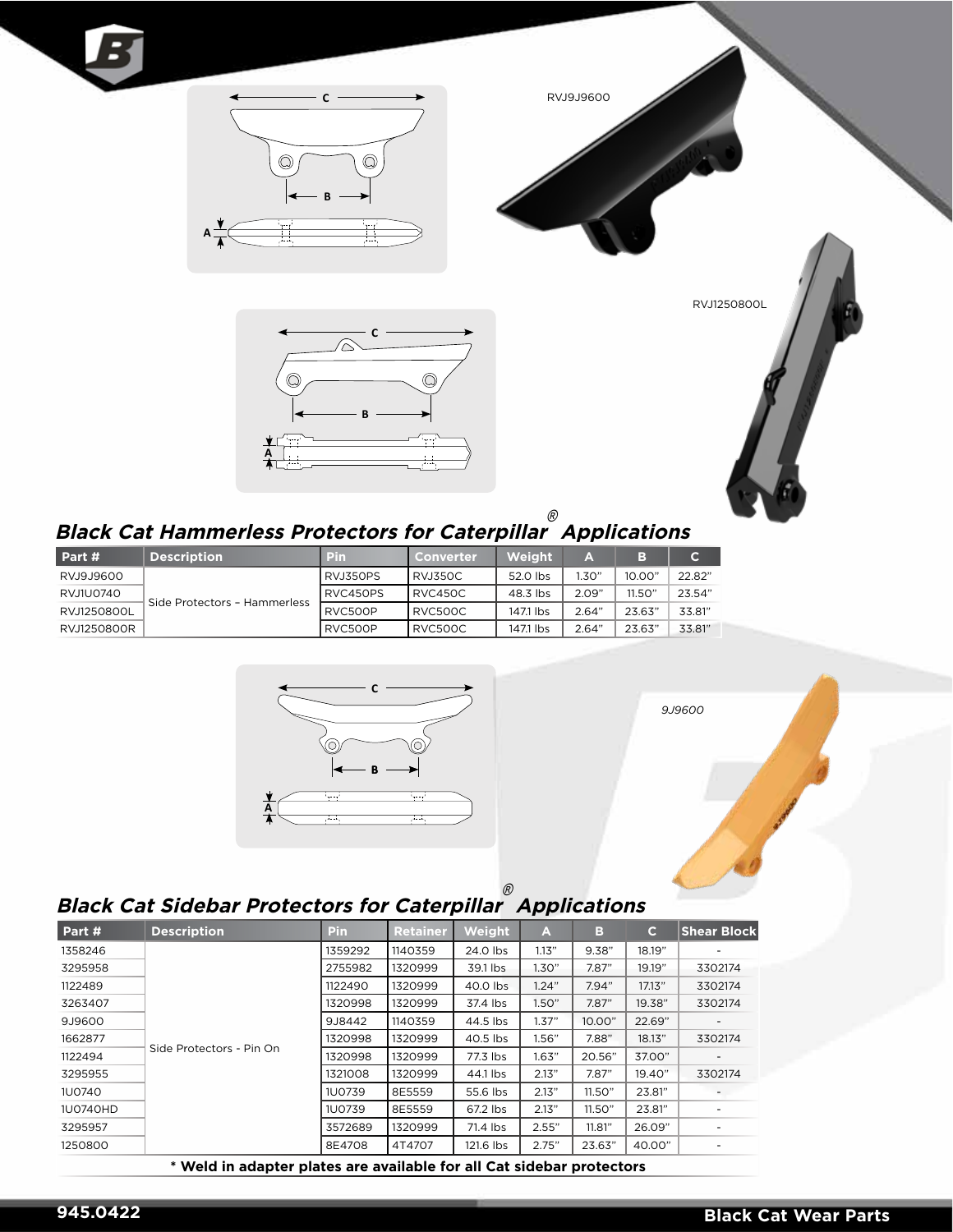

#### **Black Cat Sidebar Protectors for Hensley** ® **Applications**

| Part #       | <b>Description</b>                 | <b>Pin</b>        | <b>Retainer</b> | Weight     | A                        | в                        | $\mathbf{C}$ |
|--------------|------------------------------------|-------------------|-----------------|------------|--------------------------|--------------------------|--------------|
| <b>VS40</b>  |                                    | 1X4-1/2 Plow Bolt | Cone nut        | 48.0 lbs   | 3.62"                    | 7.20"                    | 17.33"       |
| <b>VS50</b>  | Side Protectors - Bolt On          | 1X5 Plow Bolt     | Cone nut        | 85.1 lbs   | 4.09"                    | 9.09"                    | 21.62"       |
| <b>VS450</b> |                                    | VSP2-SL           | VSR3-SL         | 43.7 lbs   | N/A                      | 13.50"                   | 30.34"       |
| <b>VS500</b> | Side Protectors - Pin On           | VSP3-SL           | VSR3-SL         | 67.5 lbs   | N/A                      | 16.00"                   | 32.88"       |
| <b>VS550</b> |                                    | VSP3-SL           | VSR3-SL         | 86.6 lbs   | N/A                      | 17.13"                   | 35.75"       |
| VS450EXT     | Side Protectors - Pin On Extension | VSP2-SL           | VSR3-SL         | 27.3 lbs   | $\overline{\phantom{a}}$ | N/A                      | 21.04"       |
| <b>VSMWN</b> |                                    | N/A               | N/A             | 4.7 lbs    | N/A                      | $\overline{\phantom{a}}$ |              |
| VSM100WN     |                                    | N/A               | N/A             | $11.4$ lbs | 1.06"                    | -                        |              |
| VSM125WN     |                                    | N/A               | N/A             | $11.1$ lbs | 1.31"                    | -                        |              |
| VSM150WN     | Side Protectors - Mount            | N/A               | N/A             | 12.9 lbs   | 1.56"                    | -                        |              |
| VSM175WN     |                                    | N/A               | N/A             | $12.1$ lbs | 1.84"                    |                          |              |
| VSM200WN     |                                    | N/A               | N/A             | $11.1$ lbs | 2.06"                    | -                        |              |
| VSM250WN     |                                    | N/A               | N/A             | 13.2 lbs   | 2.56"                    | -                        |              |



#### **Black Cat Sidebar Protectors for Deere** ®  **and Komatsu** ® **Applications**

| Part #     | <b>Description</b>                                 | הוכו                    | <b>Retainer</b> | Weiaht   |       |        |        |
|------------|----------------------------------------------------|-------------------------|-----------------|----------|-------|--------|--------|
| T210715    | Side Protectors - Bolt On - 844                    | $1-1/4\times4$ Hex bolt | Nut             | 89.6 lbs | 1.12" | 14.96" | 32.20" |
| T380110    | Side Protectors - Bolt On - 824                    | $1-1/4x4-1/2$ Hex bolt  | <b>Nut</b>      | 41.4 lbs | 1.12" | 5.22"  | 17.91" |
| 4277013611 | Side Protectors - Bolt On - PC600/700   1957871360 |                         | N/A             | 66.2 lbs | 2.00" | 11.81" | 25.39" |